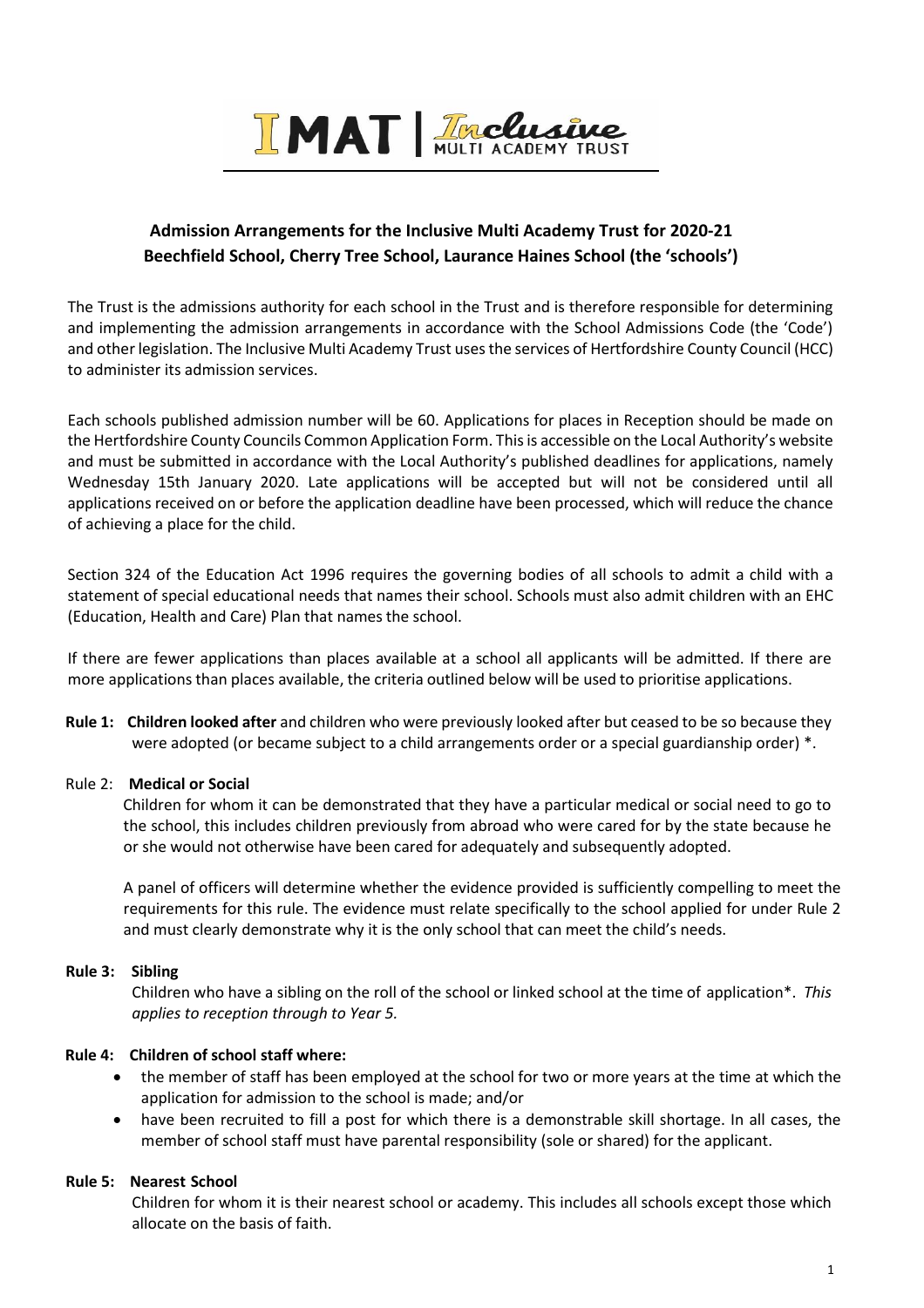#### **Rule 6: Distance**

Children who live nearest to the school. *Children not considered under rule 5 will be considered under rule6.*

These rules are applied in the order they are printed above. If more children qualify under a particular rule than there are places available, a tie break will be used by applying the next rule to those children.

### **Tie Break**

When there is a need for a tie break where two different addresses are the same distance from a school, in the case of a block of flats for example, the lower door number will be deemed nearest as logically this will be on the ground floor and therefore closer. If there are two identical addresses of separate applicants, the tie break will be random. Every child entered onto the HCC admissions database has an individual random number assigned, between 1 and 1 million, against each preference school. When there is a need for a final tie break the random number is used to allocate the place, with the lowest number given priority.

### **Continuing Interest**

After places have been offered, Hertfordshire County Council will maintain a continuing interest (waiting) list. A child's position on a CI list will be determined by the admission criteria outlined above and a child's place on the list can change as other children join or leave it. The county council will contact parents/carers if a vacancy becomes available and it can be offered to a child. Continuing interest lists will be maintained for every year group until the end of the summer term. To retain a CI application after this time, parents must make an In-Yearapplication.

#### **Appeals**

The Trust uses Hertfordshire County Council to administer its appeals. Parents wishing to appeal who applied through the Hertfordshire's online system should log in to their online application and click on the link "register an appeal". Out of county residents and paper applicants should call the Customer Service Centre on 0300 123 4043 to request their registration details and log into www.hertfordshire.gov.uk/schoolappeals and click on the link "log into the appeals system".

### **In Year Admissions**

Trust schools will remain part of the County Council's coordinated In Year admissions scheme. Application forms can be accessed via: <http://www.hertfordshire.gov.uk/services/edlearn/admissions/> or from the Customer Service Centre, 0300 123 4043. Parents should return the application form direct to the County Council (address on the form).

### **In Year Admission Appeals**

The county council will write to you with the outcome of your application and if you have been unsuccessful, will include registration details to enable you to login and appeal online at http://www.hertfordshire.gov.uk/schoolappeals

### **Fair Access**

The Inclusive Multi Academy Trust schools will admit children under the Fair Access Protocol (FAP) before those on continuing interest, and over the Published Admission Number (PAN) ifnecessary.

\**Please see the 'Explanatory notes and definitions 2020/21 document for a full explanation/definition*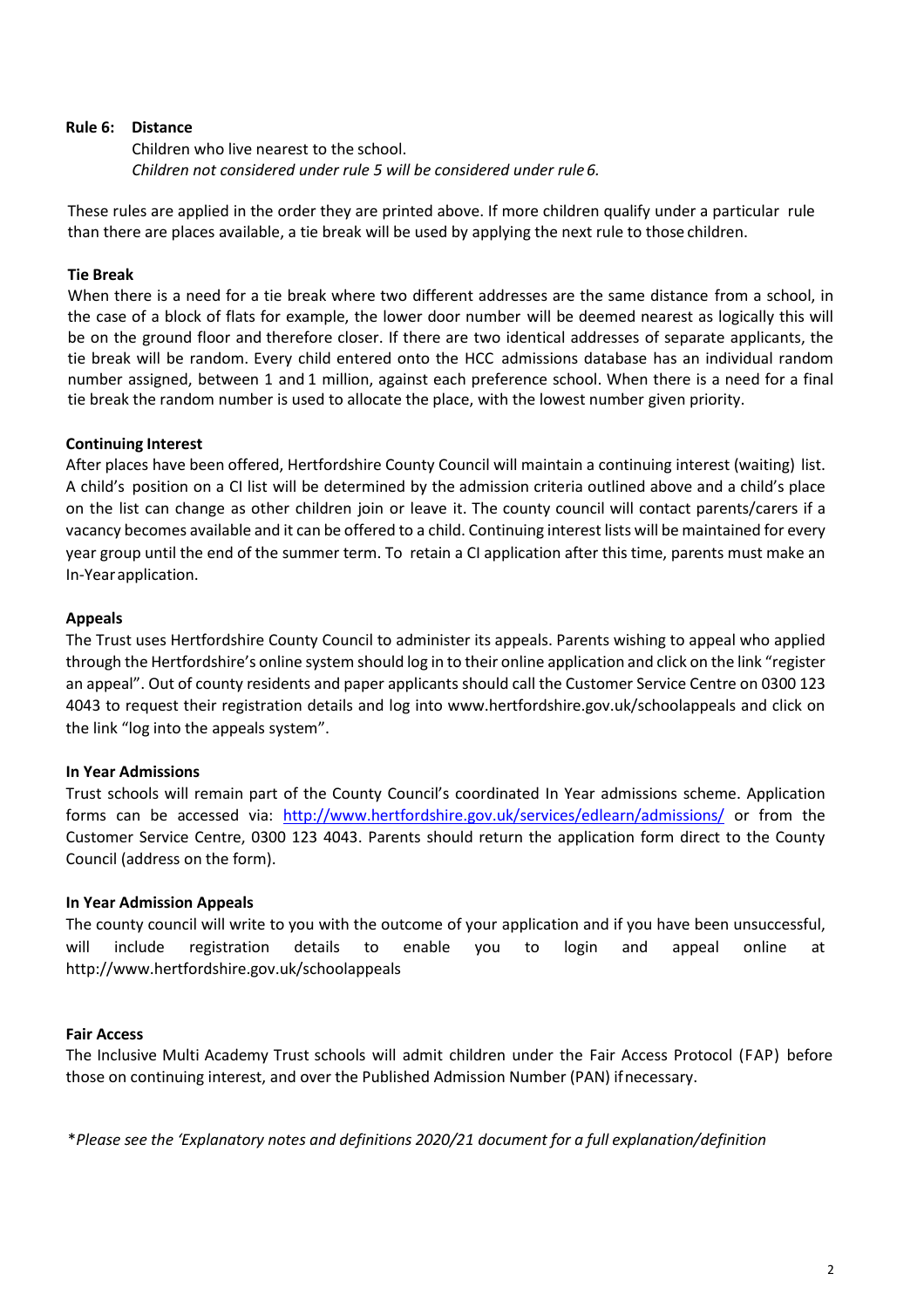### **Explanatory notes and definitions 2020/21**

The following definitions apply to terms used in the admissions criteria:

### **Rule 1: Children looked after and children who were looked after, but ceased to be so because they were**  adopted (or became subject to a child arrangements order<sup>1</sup> or a special guardianship order<sup>2</sup>)

Places are allocated to children in public care according to Chapter 7, Section 2 of the School Admissions (Admission Arrangements and Co-ordination of Admission Arrangements) (England) Regulations 2012.

These children will be prioritised under rule 1.

Highest priority will also be given to children who were looked after, but ceased to be so because they were adopted, or became subject to a child arrangements order or a special guardianship order.

A "child looked after" is a child who is:

a) in the care of a local authority, or

b) being provided with accommodation by a local authority in the exercise of their social services function (section 22(1) of The Children Act 1989)

All children adopted from care who are of compulsory school age are eligible for admission under rule 1.<sup>3</sup>

Children in the process of being placed for adoption are classified by law as children looked after providing there is a Placement Order and the application would be prioritised under Rule 1.

Children who were not "looked after" **immediately** before being adopted, or made the subject of a child arrangement order or special guardianship order, **will not** be prioritised under rule 1. Applications made for these children, with suitable supporting professional evidence, can be considered under rule 2.

### <sup>1</sup> Child arrangements order

*Under the provisions of the Children and Families Act 2014, which amended section 8 of the Children Act 1989, residence orders have now been replaced by child arrangements orders which settle the arrangements to be made as to the person with whom the child is to live.* 

### ² Special guardianship order

*Under 14A of The Children Act 1989, an order appointing one or more individuals to be a child's special guardian or guardians.* 

<sup>3</sup> This definition has been amended in accordance with paragraph 1.7 (footnote 17) of the School Admissions Code that came into force on 19 December 2014.

### **Rule 2: Children for whom it can be demonstrated that they have a particular medical or social need to go to the school**

Rule 2 applications will only be considered at the time of the initial application, unless there has been a significant and exceptional change of circumstances within the family since the initial application was submitted.

All schools in Hertfordshire have experience in dealing with children with diverse social and medical needs. However in a few very exceptional cases, there are reasons why a child has to go to one specific school.

Few applications under Rule 2 are agreed.

Applications for children adopted but previously looked after abroad will be considered under this rule and accepted if the child's previously looked after status and adoption is confirmed. Hertfordshire's "Virtual School" will be asked to verify all such applications.

All applications are considered individually but a successful application should include the following: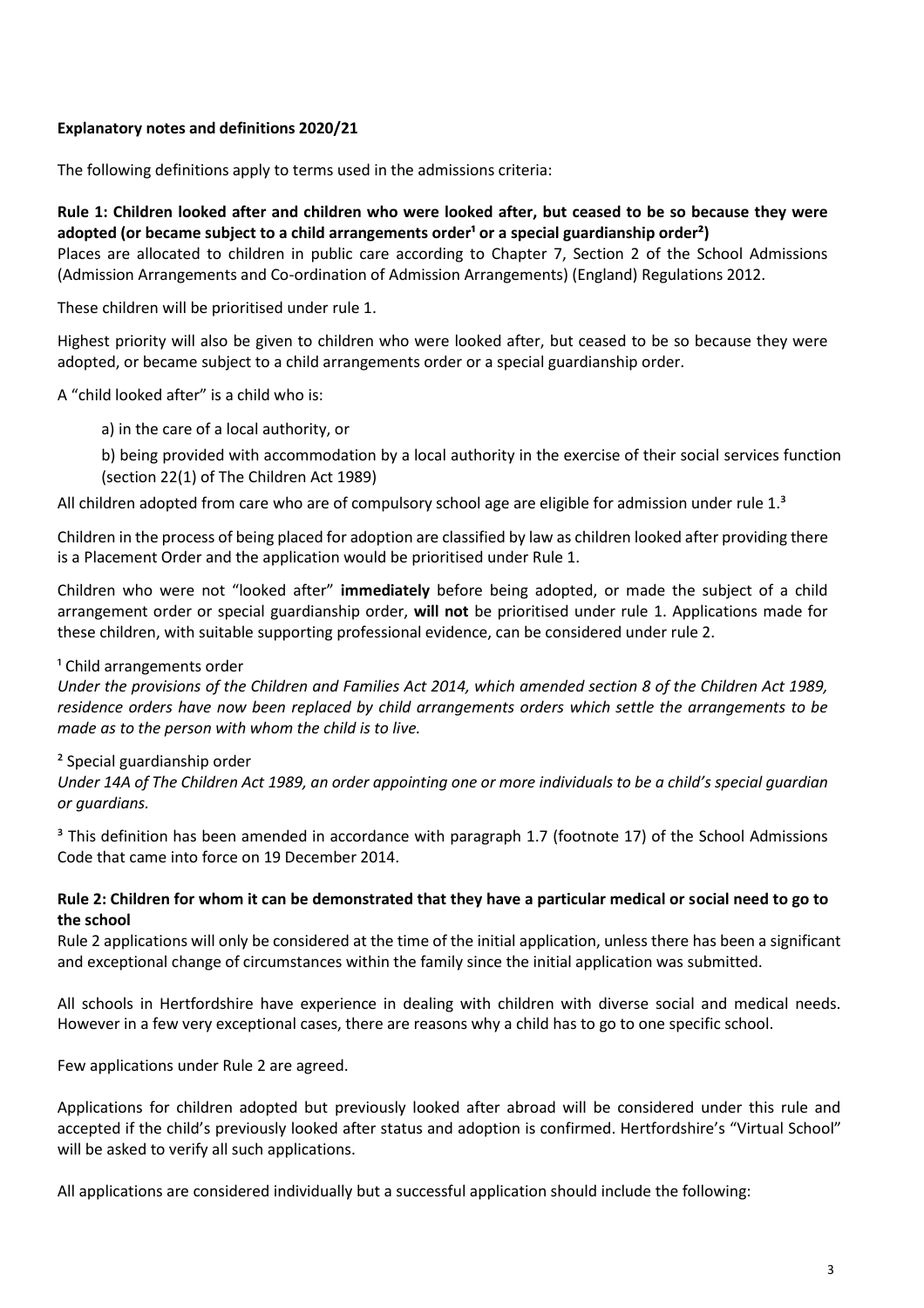- a. Evidence that the child was previously cared for by the state abroad because he or she would not otherwise have been cared for adequately and has been subsequently adopted OR
- b. Specific recent professional evidence that justifies why only one school can meet a child's individual needs, and/or

c. Professional evidence that outlines exceptional family circumstances making clear why only one school can meet the child's needs.

d. If the requested school is not the nearest school to the child's home address clear reasons why the nearest school is not appropriate.

e. For medical cases – a clear explanation of why the child's severity of illness or disability makes attendance at only a specific school essential.

Evidence should make clear why only one school is appropriate. A Rule 2 application will generally not be upheld in cases where more than one school could meet the child's need.

In exceptional cases relating to a disability, where more than one school in the county can meet the child's specific needs, a clear and compelling case can be made for the "nearest" school with the relevant facilities, environment or location. You must clearly explain why attendance at the "nearest" school with these facilities is essential.

Applications under Rule 2 can only be considered when supported by a recent letter from a professional involved with the child or family, for example a doctor, psychologist or police officer. The supporting evidence needs to demonstrate why only one named school can meet the social/medical needs of the child.

Further details on the Rule 2 process can be found in the "Rule 2 protocol" available at: [https://beta.hertfordshire.gov.uk/media-library/documents/schools-and-education/admissions/admissions](https://beta.hertfordshire.gov.uk/media-library/documents/schools-and-education/admissions/admissions-rule-2-process-document.pdf)[rule-2-process-document.pdf](https://beta.hertfordshire.gov.uk/media-library/documents/schools-and-education/admissions/admissions-rule-2-process-document.pdf)

### **Definition of sibling**

A sibling is defined as: the sister, brother, half brother or sister, adopted brother or sister, child of the parent/carer or partner or a child looked after or previously looked after<sup>1</sup> and in every case living permanently<sup>2</sup> in a placement within the home as part of the family household from Monday to Friday at the time of this application.

A sibling must be on the roll of the named school at the time the younger child starts.

If a place is obtained for an older child using fraudulent information, there will be no sibling connection available to subsequent children from that family.

<sup>1</sup> Children previously looked after are those children adopted or with a special guardianship order or child arrangements order. This definition was amended following a determination by the OSA in August 2014.

<sup>2</sup> A sibling link will not be recognised for children living temporarily in the same house, for example a child who usually lives with one parent but has temporarily moved or a looked after child in a respite placement or very short term or bridging foster placement.

### **Multiple births**

The Inclusive Multi Academy Trust, as the admission authority, will admit over the school's published admission number when a single twin/multiple birth child is allocated the last place at a school.

### **Home address**

The address provided must be the child's current permanent address at the time of application. 'At the time of application' means the closing date for applications. "Permanent" means that the child has lived at that address for at least a year and/or the family own the property or have a tenancy agreement for a minimum of 12 months.

The application can only be processed using one address. If a child lives at more than one address (for example due to a separation) the address used will be the one which the child lives at for the majority of the time. If a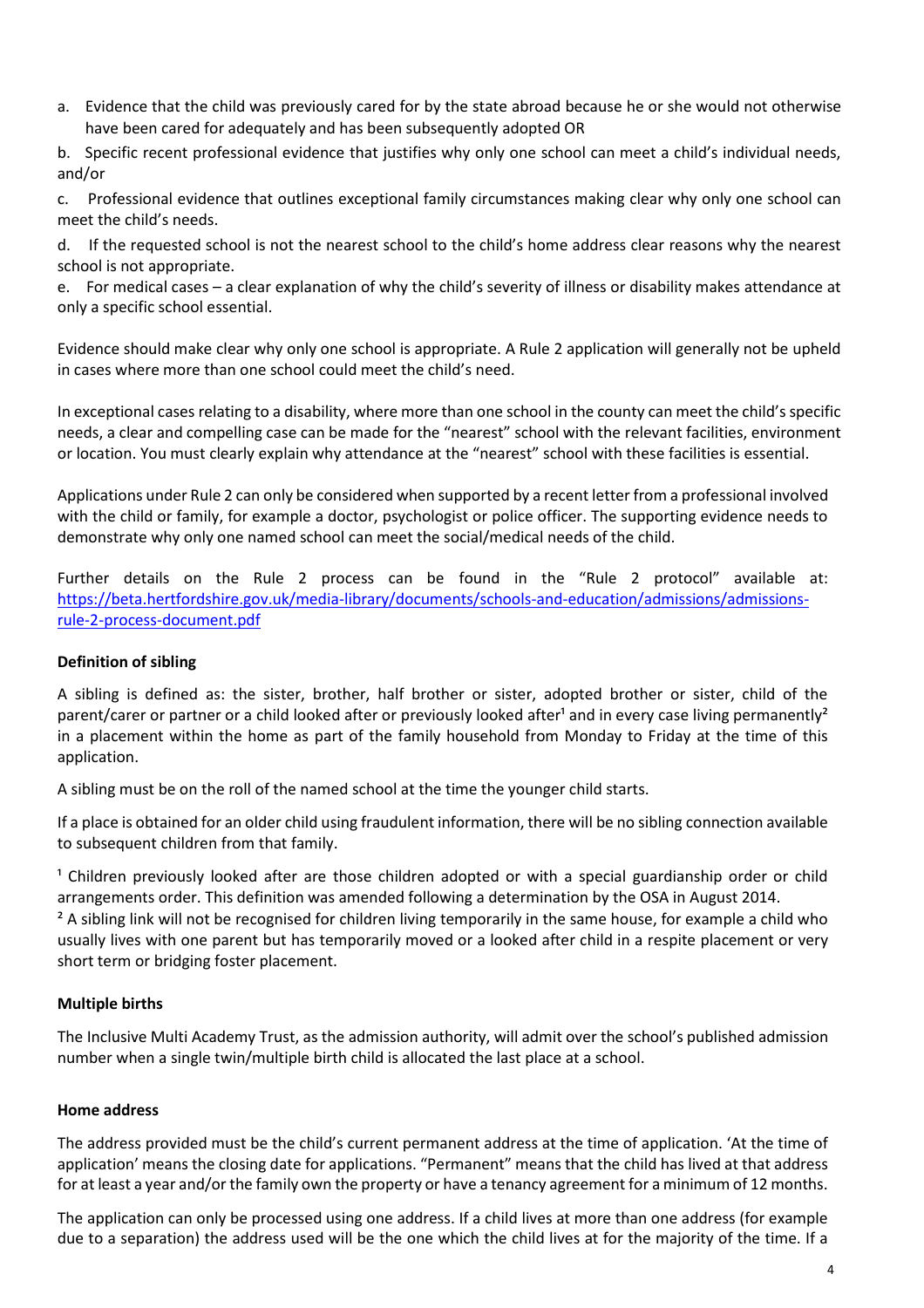child lives at two addresses equally, the address of the parent/carer that claims Child Benefit/Child Tax Credit will be considered as the child's main residence.

If a family is not in receipt of Child Benefit/Tax Credit alternative documentation will be requested.

If a child's residence is in dispute, parents/carers should provide court documentation to evidence the address that should be used for admission allocation purposes.

### **Fraudulent applications**

Hertfordshire County Council and the Inclusive Multi Academy Trust will do as much as possible to prevent applications being made from fraudulent addresses.

Address evidence is frequently requested, monitored and checked and school places will be withdrawn when false information is deliberately provided. Hertfordshire County Council and the Inclusive Multi Academy Trust will take action in the following circumstances:

- When a child's application address does not match the address of that child at their current school;
- When a child lives at a different address to the applicant;
- When the applicant does not have parental responsibility;
- When a family move shortly after the closing date of applications when one or more of the following applies:
	- ο The family has moved to a property from which their application was less likely to be successful;
	- ο The family has returned to an existing property;

ο The family lived in rented accommodation for a short period of time (anything less than a year) over the application period;

- ο Council tax information shows a different residence at the time of application.
- When a child starts at the allocated school and their address is different from the address used at the time of application.

### **Home to school distance measurement for purposes of admissions**

A 'straight line' distance measurement is used in all home to school distance measurements. Distances are measured using a computerised mapping system to two decimal places. The measurement is taken from the AddressBase Premium address point of your child's house to the address point of the school. AddressBase Premium data is a nationally recognised method of identifying the location of schools and individual residences.

### **Definition of "nearest school"**

The definition of "nearest school" includes all schools and academies (regardless of status) unless that school or academy prioritises applications and allocates places on the basis of faith.

### **Applications from children\* from overseas**

All children of compulsory school age (5 to 16 years) in England have a right of access to education. However, where a child is in England for a short period only, for example less than half a term, it may be reasonable to refuse admission to a school.

An application for a school place will only be accepted for such children currently overseas if, for In Year applications, proof is provided that the child will be resident in Hertfordshire within two weeks. In Year allocations are made on the assumption that the child will accept the school place and be on roll within that timescale.

For the Primary and Secondary transfer processes, applications will not normally be accepted from, nor places allocated to, an overseas address. The exception to this (for both In Year and transfer processes) is for children of UK service personnel and crown servants (and from military families who are residents of countries with a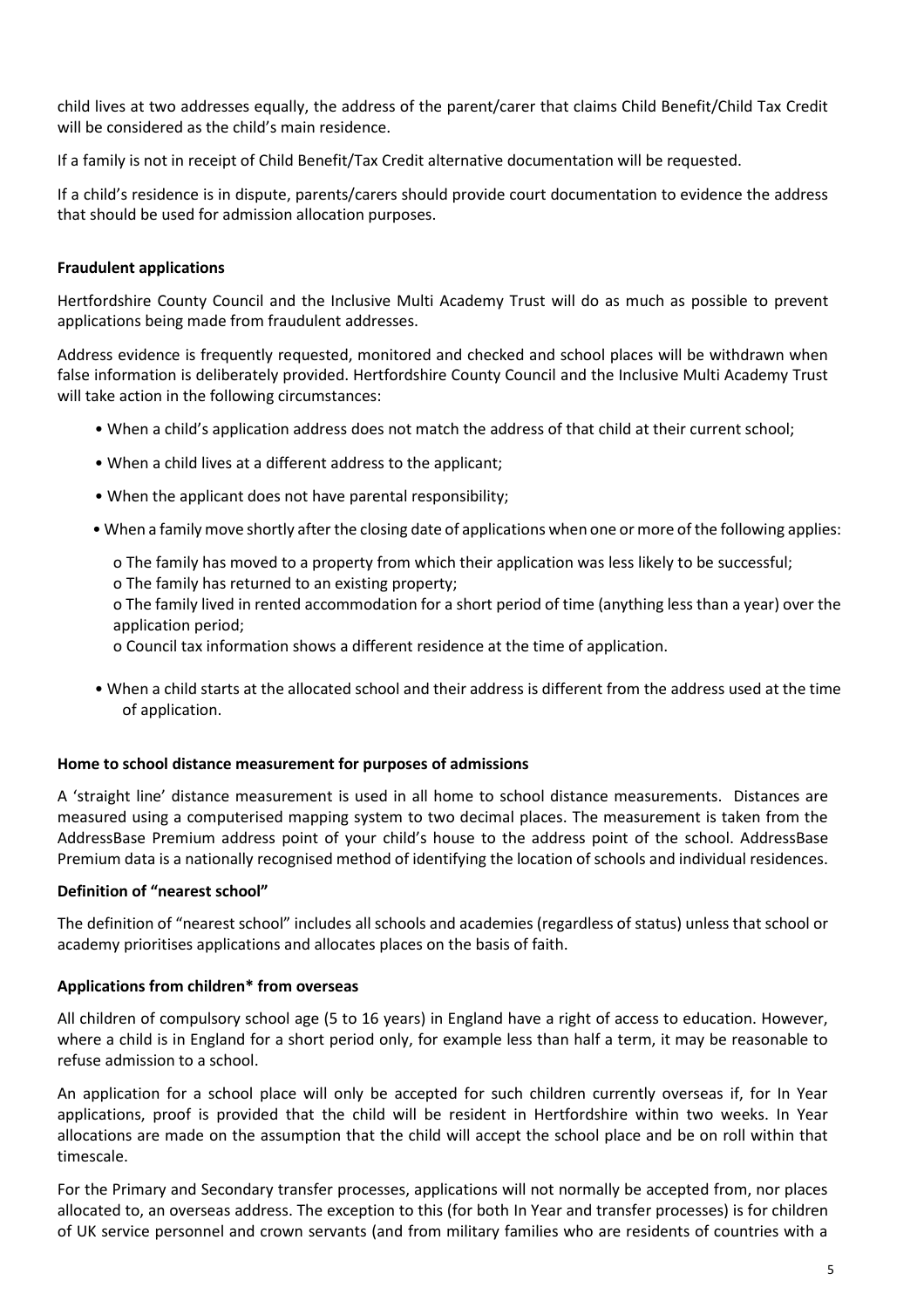Memorandum of Understanding with the UK). In these cases, the Inclusive Multi Academy Trust will allocate a place in advance of the family arriving in the area provided the application is accompanied by an official letter that declares a relocation date and a HCC Unit postal address or quartering area address, for consideration of the application against oversubscription criteria. If the family already has an established alternative private address, that address will be used for admission purposes.

The Inclusive Multi Academy Trust will also consider accepting applications from children\* whose family can evidence intent to return to and/or permanently reside in Hertfordshire prior to the start of the new academic year. These applications, if accepted, will be processed from the overseas address until sufficient evidence is received to show the child is permanently resident in Hertfordshire. Evidence must be submitted at the time of application.

Evidence submitted after the date for late applications ( $3<sup>rd</sup>$  February 2020 for the Under 11s process) cannot be taken into account before National Allocation Day. Decisions on these applications will be made by a panel of senior officers and communicated with parents within 6 weeks of the closing date for applications.

If an applicant owns a property in Hertfordshire but is not living in it, perhaps because they are working abroad at the time of application, the Hertfordshire address will **not** be accepted for the purposes of admission until the child is resident at that address.

Other children, than those mentioned above, from overseas do not generally have automatic right of entry to the UK. An application for a school place will not therefore be accepted until they are permanently resident in Hertfordshire. Proof of residency such as an endorsed passport or entry visa will be required with the application, in addition to proof of Hertfordshire address, for example a council tax bill or 12-month rental agreement.

\*Children who hold full British Citizen passports (not British Dependent Territories or British Overseas passports), or have a UK passport describing them as a British citizen or British subject with the right of abode or are European Economic Area nationals normally have unrestricted entry to the UK.

### **Age of Admission and Deferral of Places**

Our policy is that children born on and between 1 September 2015 and 31 August 2016\* would normally commence primary school in Reception in the academic year beginning in September 2020. All Hertfordshire infant, first and primary schools provide for the full-time admission of all children offered a place in the Reception year group from the September following their fourth birthday. If a parent wants a full-time place for their child from September (at the school at which a place has been offered) then they are entitled to that fulltime place.

Parents can defer the date their child is admitted to school until later in the same academic year or until the term in which the child reaches compulsory school age. Summer born children are only able to "defer" entry to Reception class until the beginning of the final term of the school year for which the offer was made.

Where parents wish, children can attend part-time until they reach compulsory school age. Any parents wishing to take up a part-time place or deferred entry should contact the individual school(s) to discuss their child's requirements.

# **\*Summer born children (1 st April – 31 st August) – Entry to Reception**

Legally, a child does not have to start school until the start of the term following their fifth birthday. Following guidance issued by the Department for Education on 8 September 2015 the Inclusive Multi Academy Trust has amended its policy for summer born children. Children born between 1 April 2016 and 31 August 2016 are categorised as "summer born" and if parents/carers do not believe that their summer born child is ready to join Reception in 2020 they may delay their application until 2021.

These applications will be processed in exactly the same way as all other reception applications received at that time; there is no guarantee that a place will be offered at a child's preferred school.

If parents wish to delay their application for a Reception place they are advised to discuss their child's needs /development with their current early years or nursery provider. If parents wish their child to remain in their